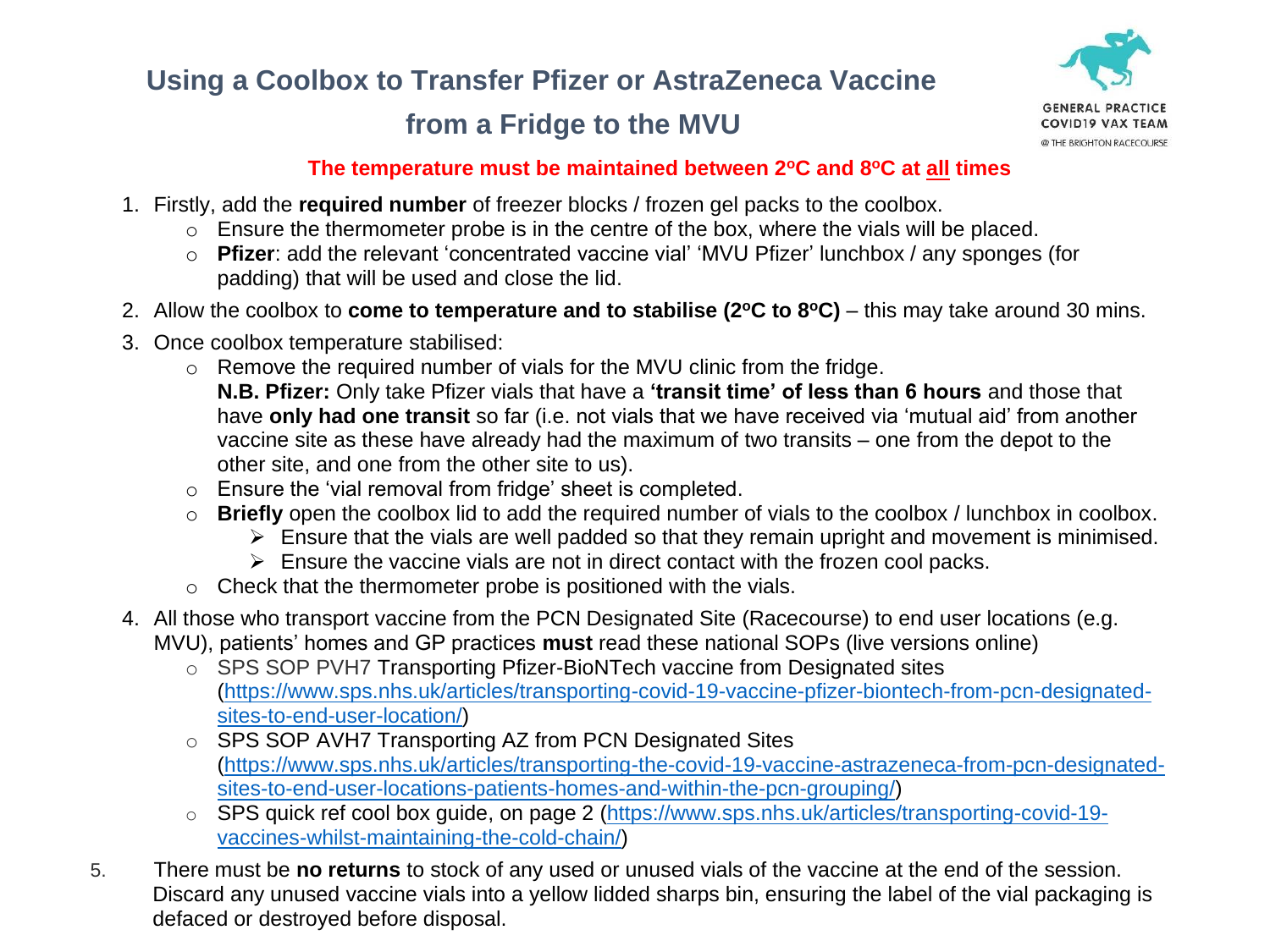



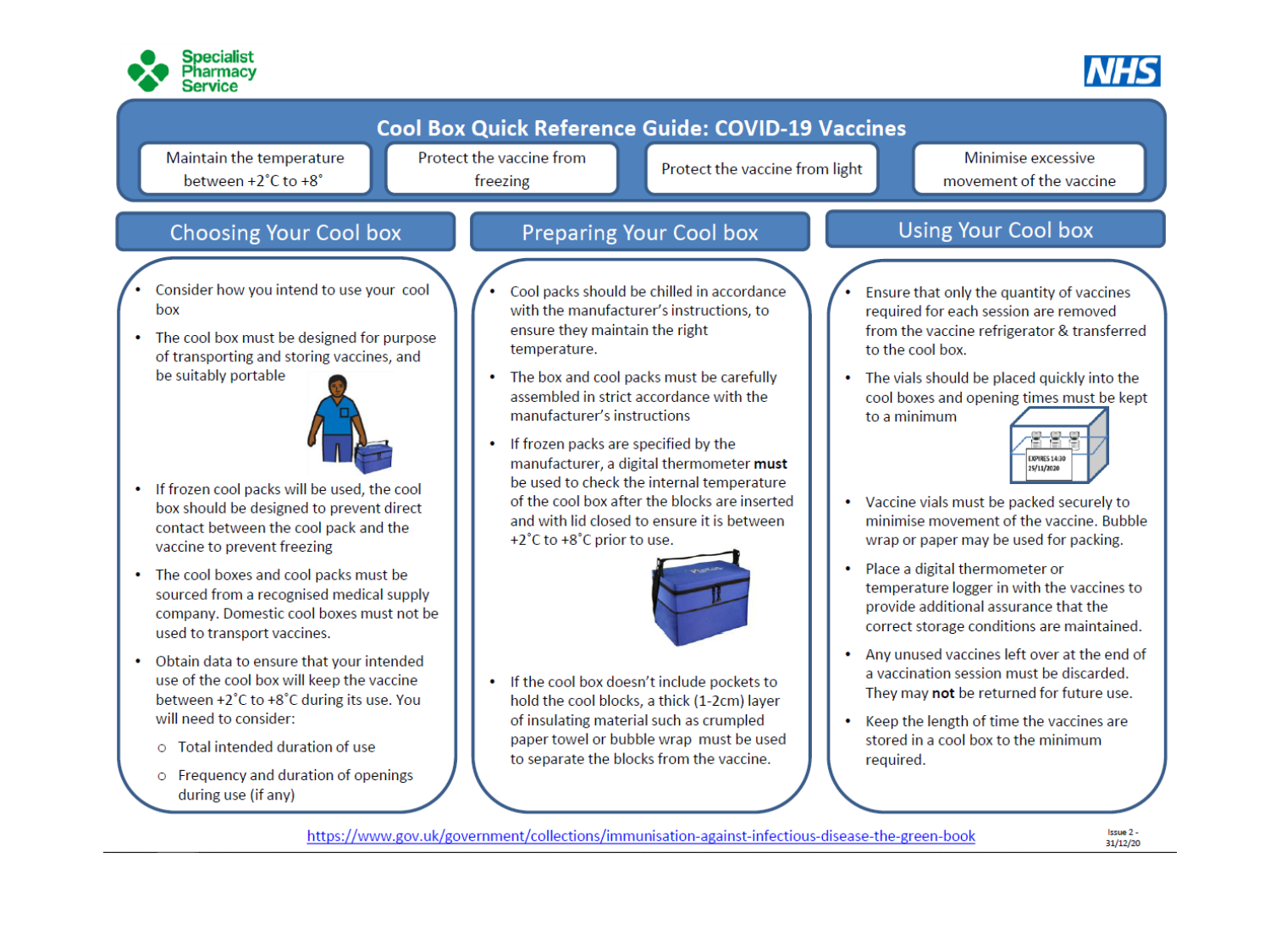

### **Transporting Pfizer-BioNTech COVID-19 Vaccine from Designated Sites to end user location**

Page 1 of 4

*Version:3 20.05.2021 Supersedes:* 2 *Date effective:* Date for review:

### **Where the term PCN designated site is used it can be assumed that this covers any designated vaccination site**

#### **1. Glossary of terms**

*Cool Box:* Validated medical grade cool boxes and cool packs from a recognised medical supply company, used in conjunction with validated maximum–minimum thermometers. If the cool box is intended to be used for storage with repeated removal of vaccines, the cool box validation must take this into account.

*End user location:* A location within the same PCN geography where the administration of vaccine takes place e.g., care home

*Foundry:* a web-based stock control system that is used at PCN Designated Site.

*Lead GP:* Lead doctor at the PCN Designated Site responsible for the safe and secure handling and management of medicines within the site.

*Nominated Responsible Person:* named and suitably trained team member at each vaccination site who has been delegated operational responsibility for oversight of ordering, receipt, storage and safe handling of vaccines and medicines by the Lead GP aided by the Primary Care Lead Pharmacist.

*PCN Designated Site:* An approved local vaccination site that meets the core requirements for COVID-19 vaccination according to the Enhanced Service Specification.

*Primary Care Lead Pharmacist:* the pharmacist lead for a locality in primary care, as agreed by the Regional Chief Pharmacist and often being the CCG lead pharmacist, who is responsible for supporting the Lead GP to deliver the governance requirements.

*Suitably trained members of staff:* Staff that have completed the requisite national training and been assessed as competent to undertake the task.

#### **2. Purpose**

This SOP describes the process for transporting Pfizer-BioNTech COVID-19 Vaccine (BNT162b2) from PCN Designated Sites to end user location in the same PCN.

#### **3. Responsibility**

All steps undertaken in section 4.2 are classed as assembly of medicines and must be undertaken by or under the supervision of a doctor, registered nurse or pharmacist under Regulation 3A of Human Medicines (Coronavirus) (Further Amendments) Regulations 2020. These listed healthcare professionals can work under this regulation to label coronavirus vaccine as long as they are acting in the course of their professional duties for the purpose of the supply of the vaccine.

All those who transport Pfizer-BioNTech COVID-19 (BNT162b2) vaccine from the PCN Designated Site to end user locations must read this SOP.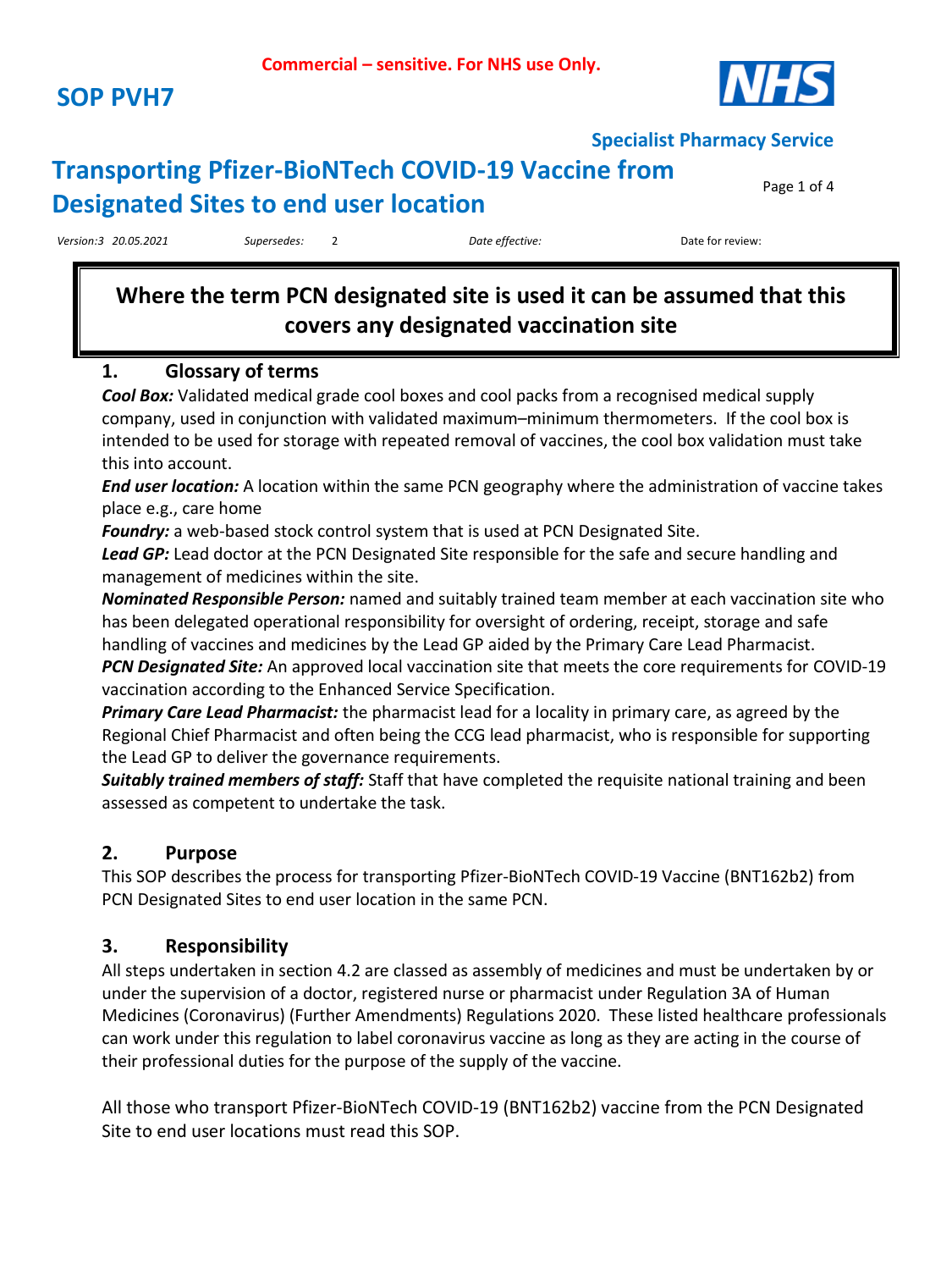

### **Transporting Pfizer-BioNTech COVID-19 Vaccine from Designated Sites to end user location Page 2 of 4** Page 2 of 4

*Version:3 20.05.2021 Supersedes:* 2 *Date effective:* Date for review:

#### **4. Procedure**

*Pfizer-BioNTech COVID-19 Vaccine (BNT162b2) vials must remain upright at all times.*

#### **4.1. Preparing the cool box**

4.1.1. Validated medical grade cool boxes must be used to provide ongoing assurance that the vaccines will be maintained within the cold chain temperature range during transport.

4.1.2. Cool boxes must be suitable for the duration of use.

4.1.3. Cool packs must be prepared according to the manufacturer's instructions prior to commencing this SOP.

4.1.4. The required number of cool packs must be placed in the Cool box according to the manufacturer's instructions.

4.1.5. Position the cool box as close as possible to the fridge.

#### **4.2. Selecting, labelling and packing the vaccine**

4.2.1. Care must be taken to minimise exposure of the vaccine to room temperature. The process should be undertaken swiftly and fridge door openings kept to a minimum.

4.2.2. Select the required number of vials from the fridge. It should be the minimum number required for the planned session as no vaccine can be returned at the end of the session. This may be an original pack where smaller packs are available.

4.2.3. If individual vials are selected place them in a suitable container that will keep them from moving and securely hold them in an upright position at all times during transportation. They should be protected from light. An example of a locally sourced suitable container could be a plastic box with foam supports.

4.2.4. Label the container with the following information:

- contents
- expiry date / time (from outer carton from which the vials have been removed)

allowed journey time (see 4.3.1 and 4.3.2) – if an original pack from the wholesaler is selected only this information is required.

4.2.5. Pack this labelled container into the cool box in such a way that it remains upright and minimises the movement of the vials. If frozen ice packs are recommended by the manufacturer take care to ensure that the frozen ice pack does not come into direct contact with the product.

4.2.6. Collect and pack the associated consumables. See SOP PVH8 and PVH8.2 for more details.

4.2.7. Update the Foundry stock control system.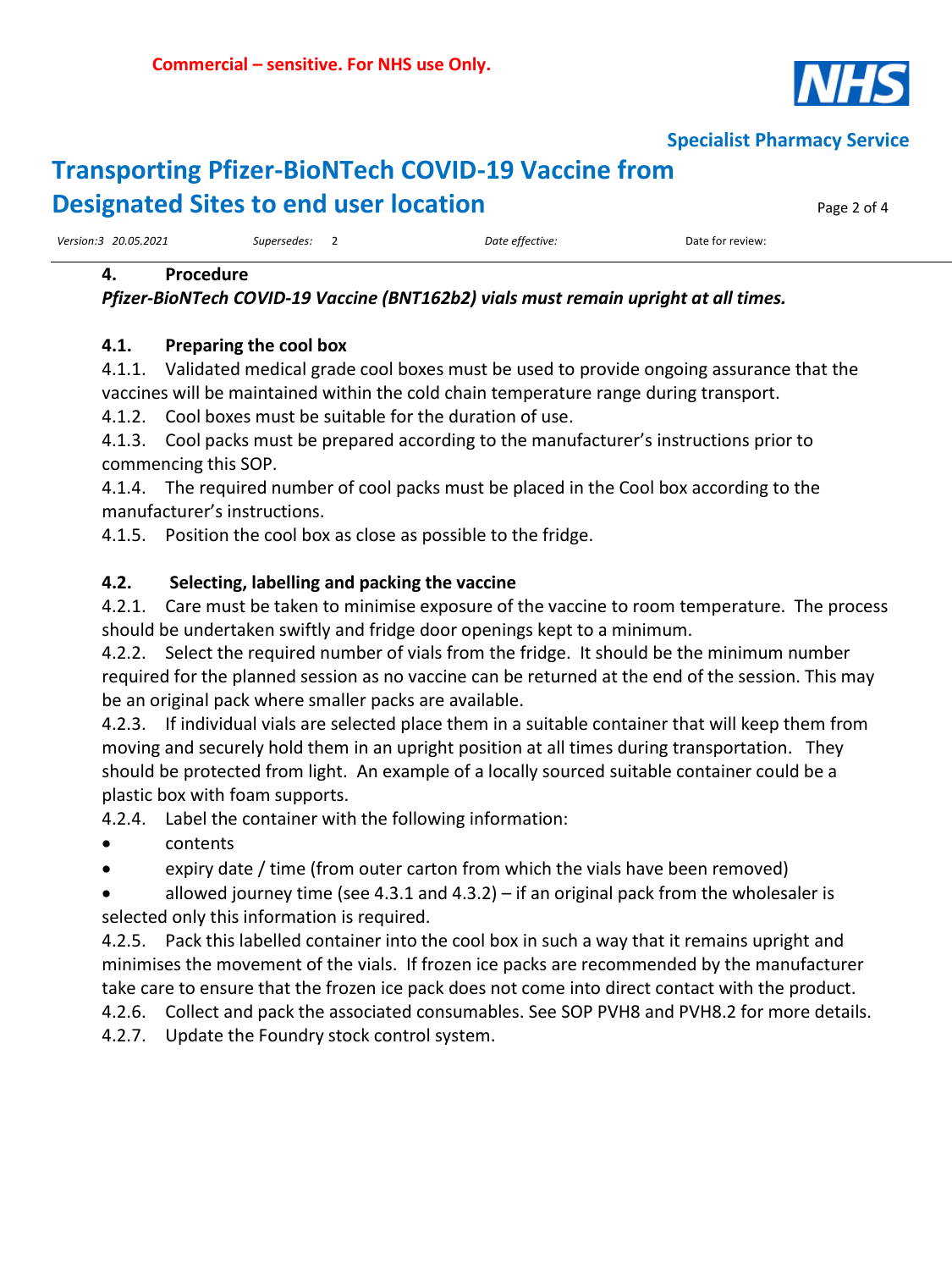

Page 3 of 4

**Specialist Pharmacy Service**

### **Transporting Pfizer-BioNTech COVID-19 Vaccine from Designated Sites to end user location**

| Version:3 20.05.2021<br>. | Supersedes:<br>. | Date ettective: | Date for review: |
|---------------------------|------------------|-----------------|------------------|
|                           |                  |                 |                  |

#### **4.3. Transport of Vaccine to end user location**

4.3.1. The MHRA Conditions of Authorisation for Pfizer-BioNTech COVID-19 Vaccine (BNT162b2) under Regulation 174 allow transit of the undiluted vaccine at 2-8  $^{\circ}$ C either in two journeys each up to 6 hours or one journey up to a maximum of 12 hours. These times are to be taken within the 31 day shelf life.

4.3.2. Pfizer-BioNTech COVID-19 Vaccine (BNT162b2) will have already made one journey to the PCN Designated Site from the wholesaler. This delivery time needs to be taken into consideration to ensure the MHRA Conditions of Authorisation are followed with respect to allowed journey time. 4.3.3. Agitation of the vials should be minimised throughout this time, so care should be taken to place the cool box in the vehicle in such a way so that it remains upright and stable throughout the journey.

4.3.4. The vaccine should be used at the end user location and not returned to stock.

See Appendix 1 for a diagrammatic representation of this SOP

|            | POCUITICITE THULOI V |                                   |                                                                              |
|------------|----------------------|-----------------------------------|------------------------------------------------------------------------------|
| Date       | Version              | Section                           | <b>Details</b>                                                               |
| 21.12.2020 | Version 1.1          | 4.2.2                             | Reference to smaller original packs added                                    |
| 21.12.2020 | Version 1.1          | 4.2.4                             | Reference to smaller original packs added and to see<br>4.3.1 also added     |
| 23.12.2020 | Version 1.2          | 3                                 | Reference to new Regulation 3A added                                         |
| 18.05.2021 | Version 2            | Title and additional<br>box added | PCN removed<br>Clarification box added as terminology has changed            |
| 18.05.2021 | Version 2            | 4.3.4                             | Clarification that stock cannot be returned to the<br>fridge after transport |
| 21.05.2021 | Version 3            | 4.3.1                             | 120 hours changed to 31 days                                                 |

#### **5. Document history**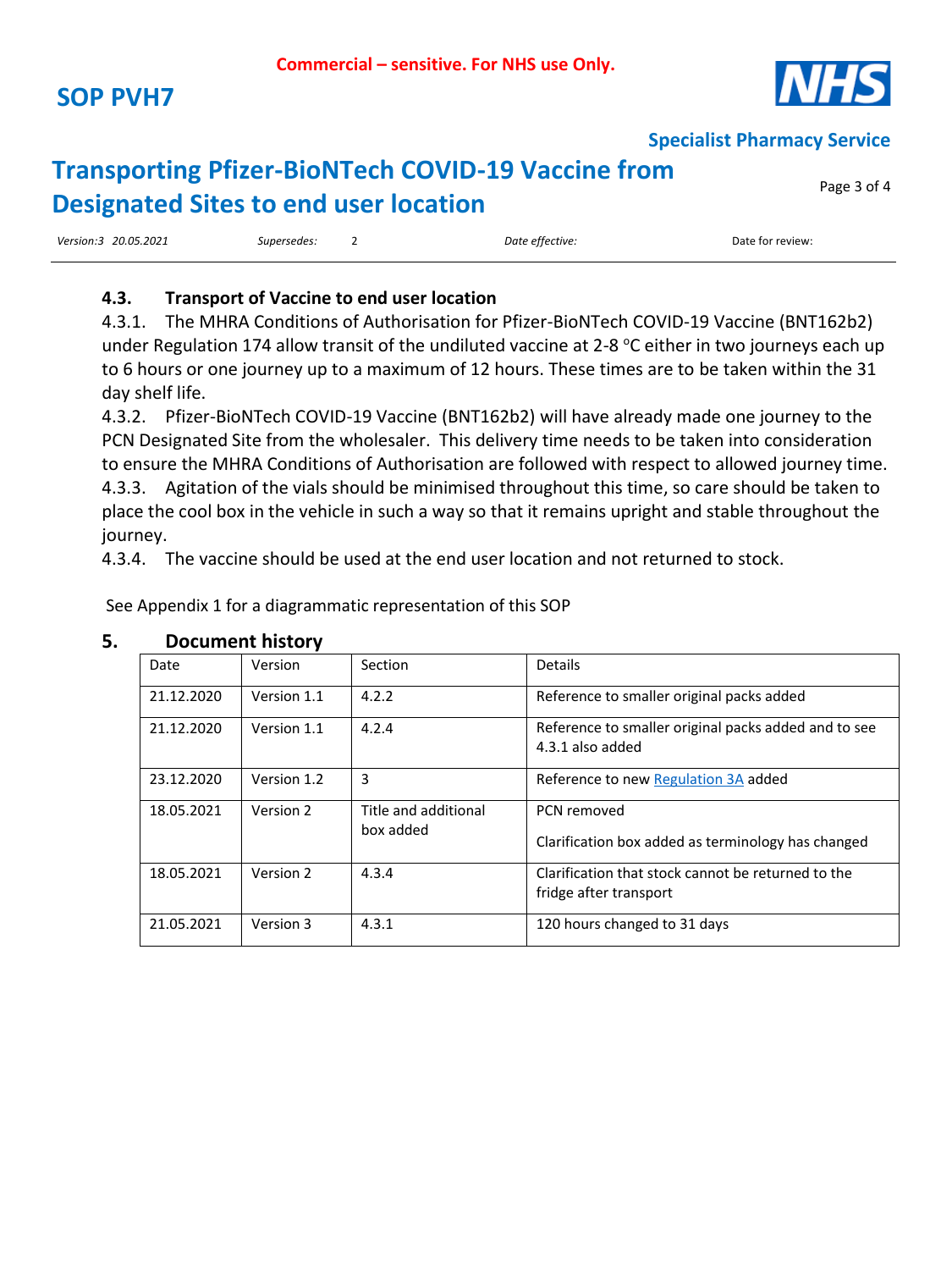### **SOP PVH7**



**Specialist Pharmacy Service**

### **Transporting Pfizer-BioNTech COVID-19 Vaccine from Designated Sites to end user location**

Page 4 of 4

*Version:3 20.05.2021 Supersedes:* 2 *Date effective:* Date for review:

#### Appendix 1: Diagrammatic representation of this SOP

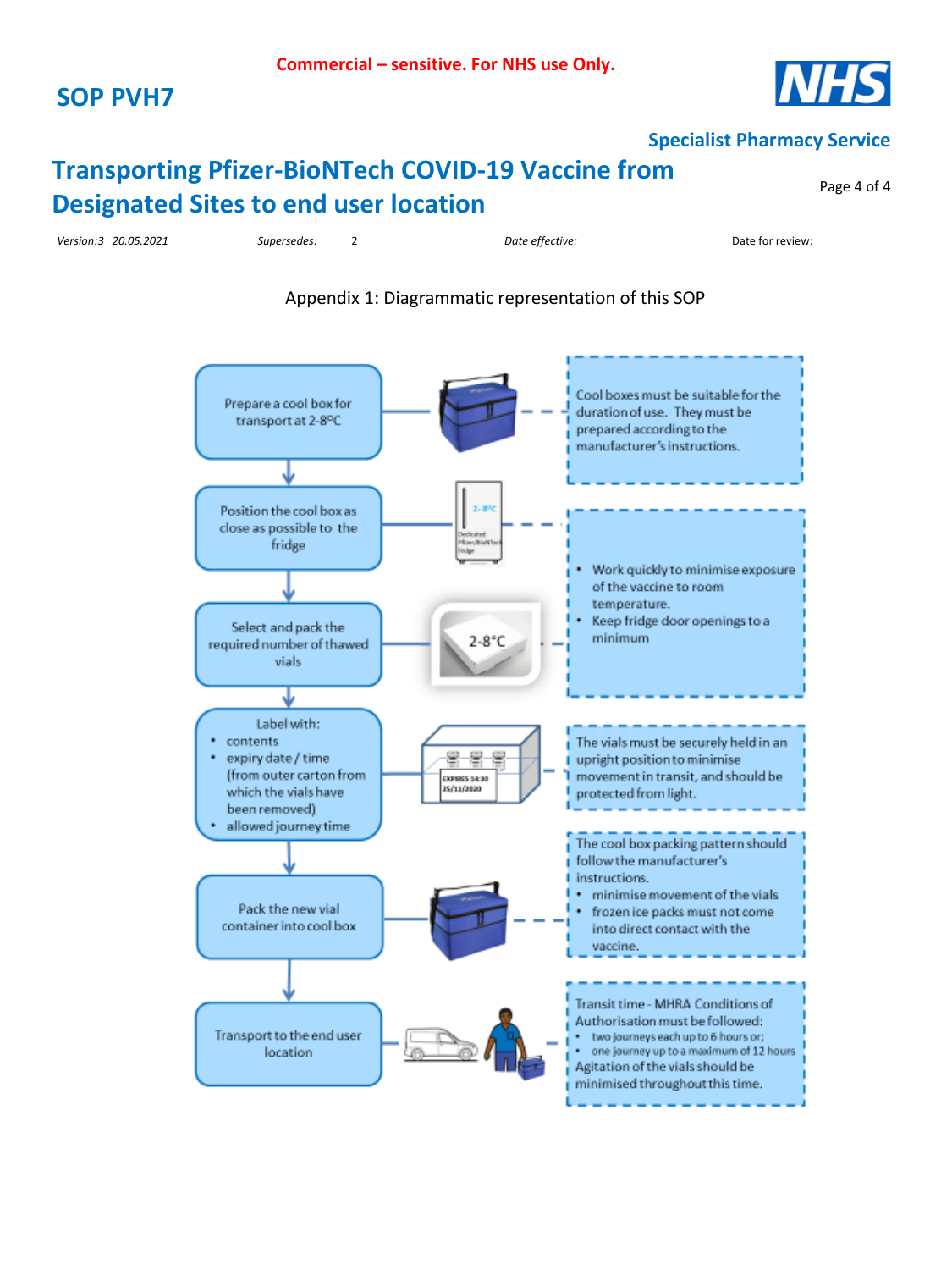

## **Transporting AstraZeneca COVID-19 Vaccine from PCN Designated Sites to end user locations, patients' homes and within the PCN Grouping**

|             |            |             | $\sim$ $\sim$ |                 |                  |
|-------------|------------|-------------|---------------|-----------------|------------------|
| Version:3.4 | 01.03.2021 | Supersedes: | Version: 33   | Date effective: | Date for review: |

### **1. Glossary of terms**

- *Cool Box:* Validated medical grade cool boxes and cool packs from a recognised medical supply company, used in conjunction with validated maximum–minimum thermometers. If the cool box is intended to be used for storage with repeated removal of vaccines, the cool box validation must take this into account.
- *End user location:* A location within the same PCN geography where the administration of vaccine takes place e.g. care home

*Foundry:* a web-based stock control system that is used at PCN Designated Site.

- *Lead GP:* Lead doctor at the PCN Designated Site responsible for the safe and secure handling and management of medicines within the site.
- *Nominated Responsible Person:* named and suitably trained team member at each vaccination site who has been delegated operational responsibility for oversight of ordering, receipt, storage and safe handling of vaccines and medicines by the Lead GP aided by the Primary Care Lead Pharmacist.
- *PCN Designated Site:* An approved local vaccination site that meets the core requirements for COVID-19 vaccination according to the Enhanced Service Specification.
- *PCN Grouping:* The group of GP practices which collaborate to deliver the COVID-19 vaccination programme which may include established Primary Care Networks, and additional neighbouring GP practices and/or other groups of GP practices working together.

*Primary Care Lead Pharmacist:* the pharmacist lead for a locality in primary care, as agreed by the Regional Chief Pharmacist and often being the CCG lead pharmacist, who is responsible for supporting the Lead GP to deliver the governance requirements.

*Suitably trained members of staff:* Staff that have completed the requisite national training and been assessed as competent to undertake the task.

#### **2. Purpose**

This SOP describes the process for transporting AstraZeneca COVID-19 Vaccine (ChAdOx1 S [recombinant]) from PCN Designated Sites to end user locations, patients' homes and GP practices in the same PCN Grouping.

#### **3. Responsibility**

When individual vials are selected, all steps undertaken in section 4.2 are classed as assembly of medicines and must be undertaken by or under the supervision of a doctor, registered nurse or pharmacist under Regulation 3A of Human Medicines (Coronavirus) (Further Amendments) Regulations 2020. These listed healthcare professionals can work under this regulation to label coronavirus vaccine as long as they are acting in the course of their professional duties for the purpose of the supply of the vaccine.

All those who transport AstraZeneca COVID-19 Vaccine (ChAdOx1 S [recombinant]) from the PCN Designated Site to end user locations, patients' homes and GP practices must read this SOP.

#### **4. Procedure**

#### **4.1. Preparing the cool box**

- 4.1.1. Validated medical grade cool boxes must be used to provide ongoing assurance that the vaccines will be maintained within the cold chain temperature range ( $2^{\circ}$ C to  $8^{\circ}$ C) during transport. Evidence of maintaining the cold chain between  $2^{\circ}$ C to  $8^{\circ}$ C can be achieved by using a locally sourced data logger.
- 4.1.2. Cool boxes must be suitable for the duration of use.

| Written by:    | Sig. | Date: | $\bullet$ | Specialist<br>Pharmacy<br>Service |
|----------------|------|-------|-----------|-----------------------------------|
| Approved by:   | Sig. | Date: |           |                                   |
| Authorised by: | Sig. | Date: |           |                                   |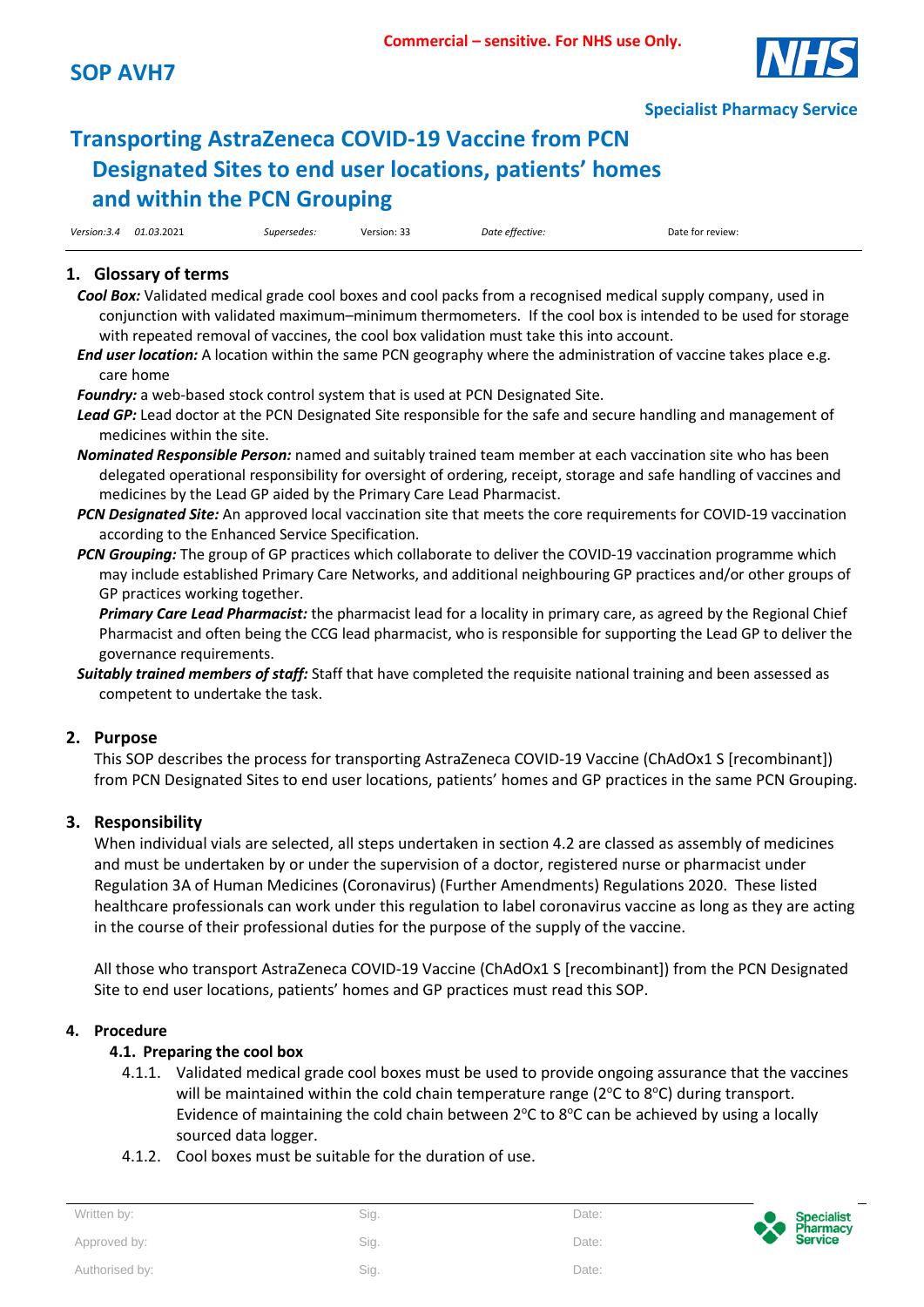

## **Transporting AstraZeneca COVID-19 Vaccine from PCN Designated Sites to end user locations, patients' homes and within the PCN Grouping**

| Version:3.4<br>_____ | 01.03.2021 | supersedes:<br>. | $\sim$<br>Version:<br>. | Date<br>ettective :<br>.<br>. | Jate<br>tor review: |
|----------------------|------------|------------------|-------------------------|-------------------------------|---------------------|
|                      |            |                  |                         |                               |                     |

- 4.1.3. Cool packs must be prepared according to the manufacturer's instructions prior to commencing this SOP.
- 4.1.4. The required number of cool packs must be placed in the cool box according to the manufacturer's instructions.
- 4.1.5. Position the cool box as close as possible to the fridge.

#### **4.2. Selecting and packing the vaccine**

- 4.2.1. Care must be taken to minimise exposure of the vaccine to room temperature. The process should be undertaken swiftly and fridge door openings kept to a minimum.
- 4.2.2. Select the required number of vials from the fridge, this may not be a complete carton. It should be the minimum number required for the planned session.
- 4.2.3. If individual vials are selected place them in a suitable container that will keep them from moving and securely hold them during transportation. They should be protected from light. An example of a locally sourced suitable container could be a plastic box with foam supports.
- 4.2.4. Pack this into the cool box in such a way that it minimises the movement of the vials. If frozen ice packs are recommended by the manufacturer take care to ensure that the frozen ice pack does not come into direct contact with the product.
- 4.2.5. Collect and pack the associated consumables. See SOP AVH3 and AVH3.2 for more details.
- 4.2.6. Update the Foundry stock control system.
- 4.2.7. For transport to end user locations go to 4.3; for transport to a GP practice within the PCN Grouping go to 4.4; for transport to a patient's home go to 4.5.

#### **4.3. Transport of Vaccine to end user locations**

- 4.3.1. The vials must not be shaken, so care should be taken to place the cool box in the vehicle in such a way so that it remains stable throughout the journey.
- 4.3.2. On arrival at the end user location follow the SOP AVH3 for preparation of AstraZeneca COVID-19 vaccine.
- 4.3.3. Following a vaccination session at one end user location, if the vaccine is then transported to other end user locations (e.g. Care Home A, then Care Home B and on to Care Home C) then the following must be adhered to:
	- Partially used vials should not be onwardly transported unless for example when it is essential to vaccinate a small number of patients in each of several Care Homes as part of a "mop up" exercise within a 6 hour period from first puncture to avoid significant wastage. This practice carries some risks and it should be locally assessed against the principles outlined in the [Position Statement for vaccination of Care Home](https://www.england.nhs.uk/coronavirus/publication/position-statement-for-the-vaccination-of-care-home-residents-using-covid-19-vaccine-astrazeneca-az/)  [residents using COVID-19 Vaccine Astra-Zeneca \(AZ\)](https://www.england.nhs.uk/coronavirus/publication/position-statement-for-the-vaccination-of-care-home-residents-using-covid-19-vaccine-astrazeneca-az/)
	- Where onward transport of used vials is not appropriate discard the vaccine vials into a yellow lidded sharps bin, ensuring the label of the vial packaging is defaced or destroyed before disposal. The appropriate code for disposal should be recorded on Foundry see section 5.
	- For vaccine vials that are unused, there must be evidence of maintenance of cold chain between 2°C to 8°C.
- 4.3.4. There must be no returns to stock of any used or unused vials of the vaccine at the end of this process. The vaccine must never be returned to the PCN refrigerator after it has left the PCN site

| Written by:    | Sig. | Date: |
|----------------|------|-------|
| Approved by:   | Sig. | Date: |
| Authorised by: | Sig. | Date: |

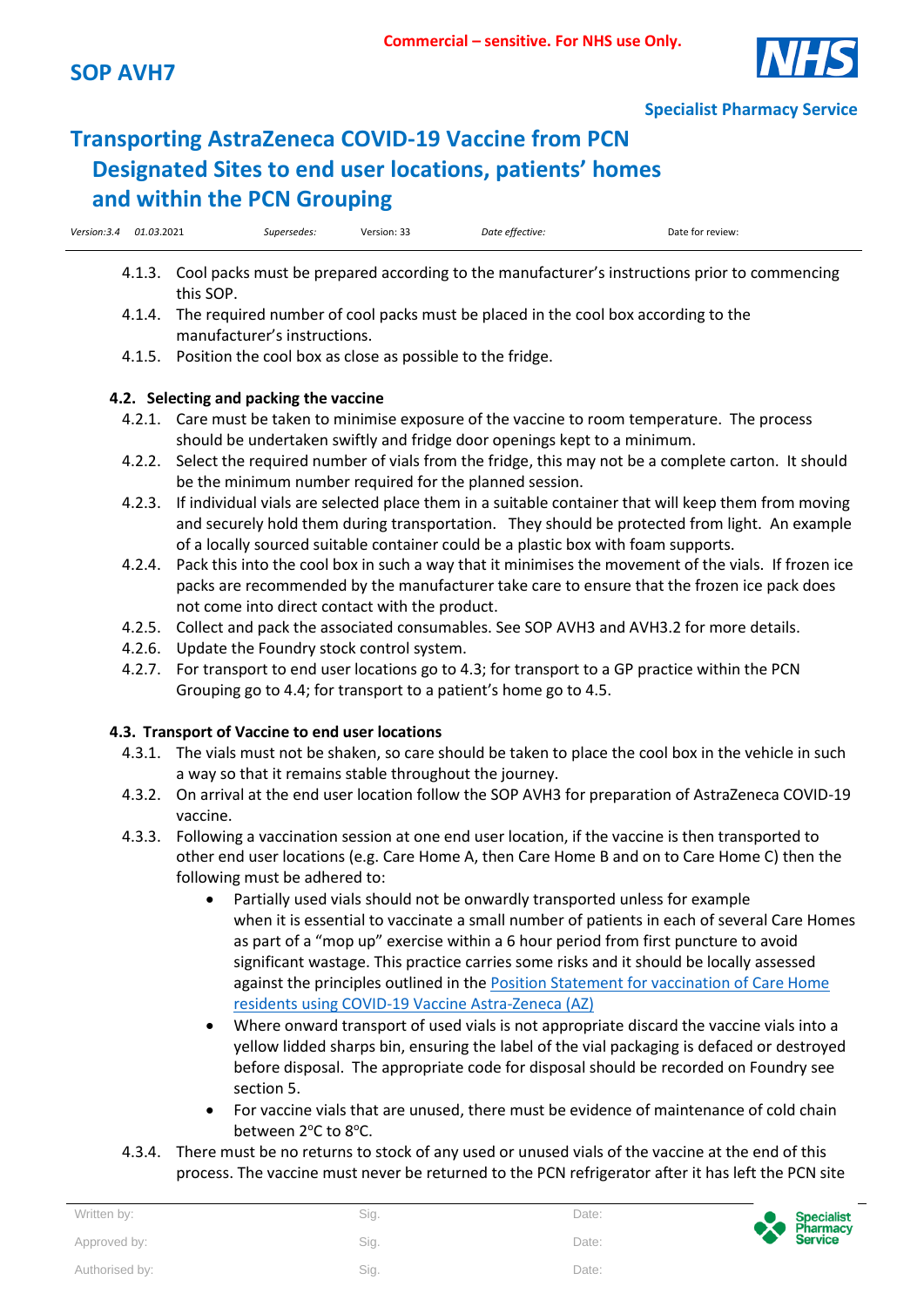

## **Transporting AstraZeneca COVID-19 Vaccine from PCN Designated Sites to end user locations, patients' homes and within the PCN Grouping**

| Version:3.4 01.03.2021 | Supersedes: | Version: 33 | Date effective: | Date for review: |
|------------------------|-------------|-------------|-----------------|------------------|

for administration elsewhere. Discard the vaccine vials into a yellow lidded sharps bin, ensuring the label of the vial packaging is defaced or destroyed before disposal. The appropriate code for disposal should be recorded on Foundry see section 5.

#### **4.4. Transport of Vaccine to GP Practices within the PCN Grouping**

- 4.4.1. The vials must not be shaken, so care should be taken to place the cool box in the vehicle in such a way so that it remains stable throughout the journey.
- 4.4.2. The vaccine should be used as soon as it is received or immediately put in a refrigerator to be administered as soon as possible thereafter. This has been defined as meaning within 24 hours or over the following days.
- 4.4.3. In this circumstance the following must be adhered to:
	- Upon arrival the evidence of maintenance of cold chain between  $2^{\circ}$ C to  $8^{\circ}$ C must be checked, verified and retained by the receiving GP practice.
	- Vaccines must be put in the correct vaccine refrigerator without delay and stored at  $2^{\circ}C$ to 8°C until required
- 4.4.4. At the GP practice follow the SOP AVH3 for preparation of AstraZeneca COVID-19 vaccine.
- 4.4.5. At the end of the sessions discard any remaining vaccine vials into a yellow lidded sharps bin, ensuring the label of the vial packaging is defaced or destroyed before disposal. There must be no returns to stock of any vials of the vaccine at the end of this process. In addition, the vaccine must never be returned to the PCN refrigerator after it has left the PCN site for administration elsewhere. The appropriate code for disposal should be recorded on Foundry see section 5.

#### **4.5. Transport of Vaccine to patient's home**

- 4.5.1. The vials must not be shaken, so care should be taken to place the cool box in the vehicle in such a way so that it remains stable throughout the journey.
- 4.5.2. On arrival at the patient's home follow the SOP AVH3 for preparation of AstraZeneca COVID-19 vaccine.
- 4.5.3. Following administration at the patient's home, the used vaccine vial can be onwardly transported to other patients' homes to administer any remaining doses. See Section 6. Further information. In these circumstances the following must be adhered to:
	- Any subsequent administrations must be delivered as soon as practically possible and within 6 hours from the time of first puncture as recorded on the vial label.
	- Place the used vial back in the cool box for onward transport. This must be segregated from unused vials and it must be used first.
	- Existing local guidance on standard infection prevention control precautions must be followed. This will include hand hygiene with the addition of a requirement to wear a fluid resistant surgical mask. [Exact statement depends on local practice]
	- Swab the vial septum with an alcohol swab prior to every dose withdrawn and leave to dry for 30 seconds.
	- After administration of each dose, decontaminate the vial and secondary packaging (if applicable) using an alcohol wipe. The cool box should only be decontaminated leaving the home if there is contamination or if the person in the household has a known infectious pathogen.

| Written by:    | Sig. | Date: | Specialist<br>Pharmacy<br>Service |
|----------------|------|-------|-----------------------------------|
| Approved by:   | Sig. | Date: |                                   |
| Authorised by: | Sig. | Date: |                                   |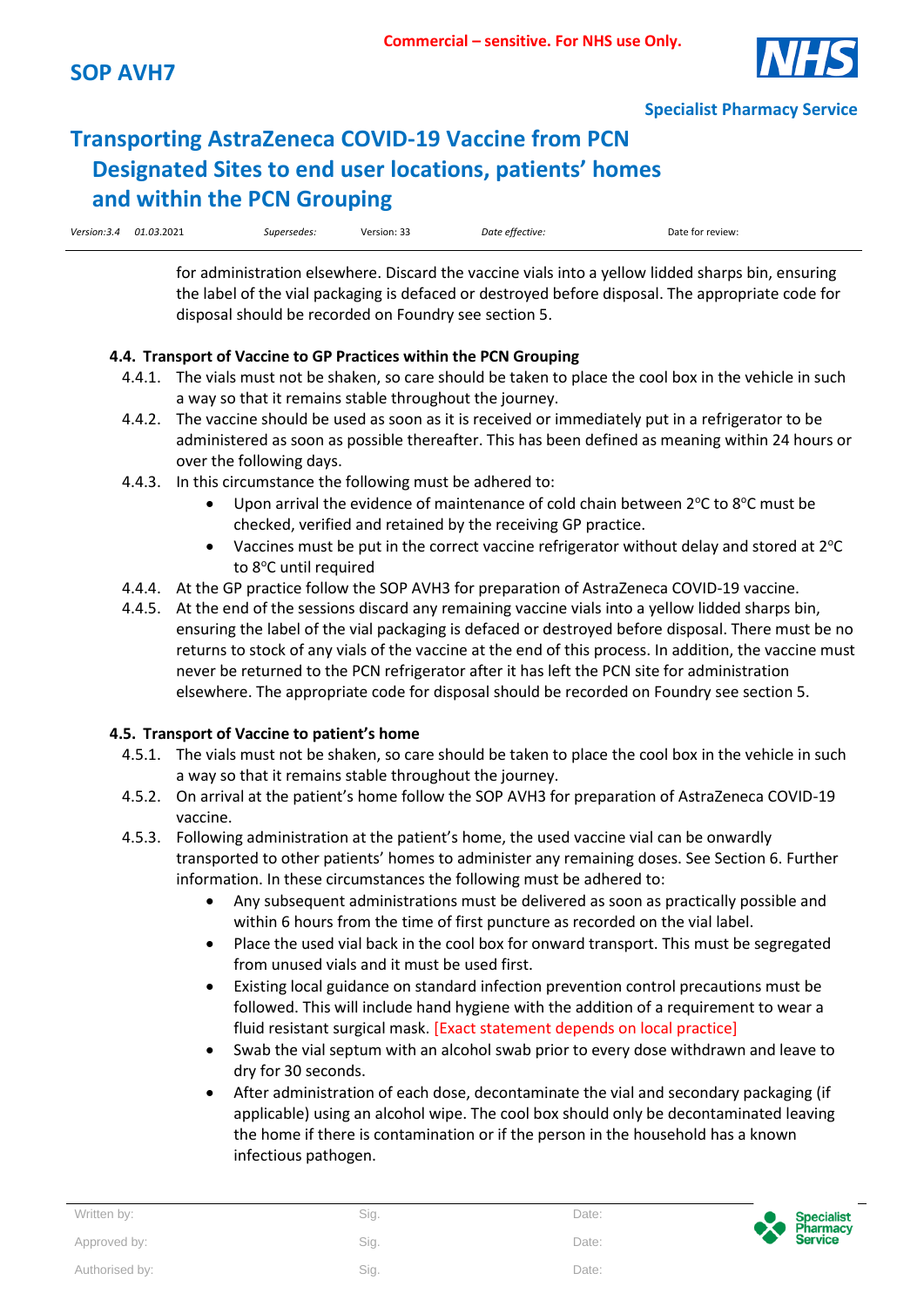

### **Transporting AstraZeneca COVID-19 Vaccine from PCN Designated Sites to end user locations, patients' homes and within the PCN Grouping**

| Version:3.4<br>. | 01.03.2021 | Supersedes:<br>. | $\sim$ $\sim$ $\sim$ $\sim$ $\sim$<br>ـ Version: ک<br>. | Date effective: | Date for review: |
|------------------|------------|------------------|---------------------------------------------------------|-----------------|------------------|
|                  |            |                  |                                                         |                 |                  |

4.5.4. After all patients' homes have been visited or the 6 hour expiry has been reached there must be no returns to stock of any used or unused vials of the vaccine. The vaccine must never be returned to the PCN refrigerator after it has left the PCN site for administration elsewhere. Discard the vaccine vials into a yellow lidded sharps bin, ensuring the label of the vial packaging is defaced or destroyed before disposal. The appropriate code for disposal should be recorded on Foundry see section 5.

#### 5. **Dealing with Problems and Errors related to transporting the vaccine**

In the event goods arrive at end user location, patient's home or GP practice:

- damaged
- or there are any other discrepancies e.g. unable to confirm that product has been maintained between  $2^{\circ}$ to 8°C during transit

Escalate, where necessary, to the Primary Care Lead Pharmacist who can then liaise with the Lead GP at the PCN Designated Site.

Where vaccine is discarded, information must be reported on Foundry with the following codes:

| ID             | <b>Name</b>                             | <b>Description</b>                                                                                                                | Vaccine/<br><b>Medical</b> | <b>Consumables</b>      | PPE                     |
|----------------|-----------------------------------------|-----------------------------------------------------------------------------------------------------------------------------------|----------------------------|-------------------------|-------------------------|
| 1              | Contamination                           | The item (e.g. vaccine, diluent) has been contaminated                                                                            | X                          |                         | $\overline{\mathsf{x}}$ |
| $\overline{2}$ | Site Fridge/Freezer<br>Malfunction      | The item was stored in a temperature controlled environment that failed                                                           | X                          |                         |                         |
| 3              | <b>Transport Breakdown</b>              | The item was in transit between locations when the vehicle it was in broke<br>down, resulting in a temperature excursion          | $\overline{\mathsf{x}}$    |                         |                         |
| 4              | <b>Excess Stock</b>                     | Where a vaccination team reach the end of an allotted shift or job, and have<br>surplus vaccines that cannot be returned to stock | X                          |                         |                         |
| 5              | <b>Expired shelf-life</b>               | Where the expiry date for the product in its current state has been exceeded                                                      | X                          |                         | X                       |
| 6              | Waste at Point of Care                  | Where the prepped dose was refused by the patient                                                                                 | X                          |                         |                         |
| $\overline{7}$ | <b>Improper Storage</b>                 | The item had not been stored in accordance with instructions (e.g. left out of<br>fridge)                                         | $\overline{\mathsf{x}}$    | $\overline{\mathbf{x}}$ | X                       |
| 8              | Damaged/Dropped                         | The item is broken (e.g. vial dropped onto concrete floor)                                                                        | X                          | X                       | X                       |
| $\overline{9}$ | Lost/Stolen                             | The item has gone missing and is assumed lost or stolen                                                                           | X                          | X                       | X                       |
| 10             | <b>Refused at Delivery</b>              | The item has been delivered in a form that is unusable (e.g. temperature<br>excursion or damaged item)                            | X                          | X                       | X                       |
| 11             | Reconstitution/<br>dilution /prep error | A mistake was made when drawing up the vaccine, making the dose<br>unusable                                                       | X                          |                         |                         |

#### **6. Further information**

This SOP has been developed as a best practice mechanism which has weighed up the risk of impact on vaccine quality and the risk of harm to the patient from accidentally administering contaminated vaccine versus wastage of the vaccine. If this SOP is followed the impact on the quality of the product can be managed and wastage of vaccine minimised.

#### **6.1. Transfer of punctured vials**

The SPS position on movement of punctured vials is that it is not advisable but may be appropriate in some specific circumstances. The decision to move punctured vials of the vaccine between end user locations or patients' homes has been made following an assessment of the balance of risk between maintaining the quality of the product versus wastage of the vaccine. The AstraZeneca COVID-19 Vaccine contains no

| Written by:    | Sig. | Date: |
|----------------|------|-------|
| Approved by:   | Sig. | Date: |
| Authorised by: | Sig. | Date: |

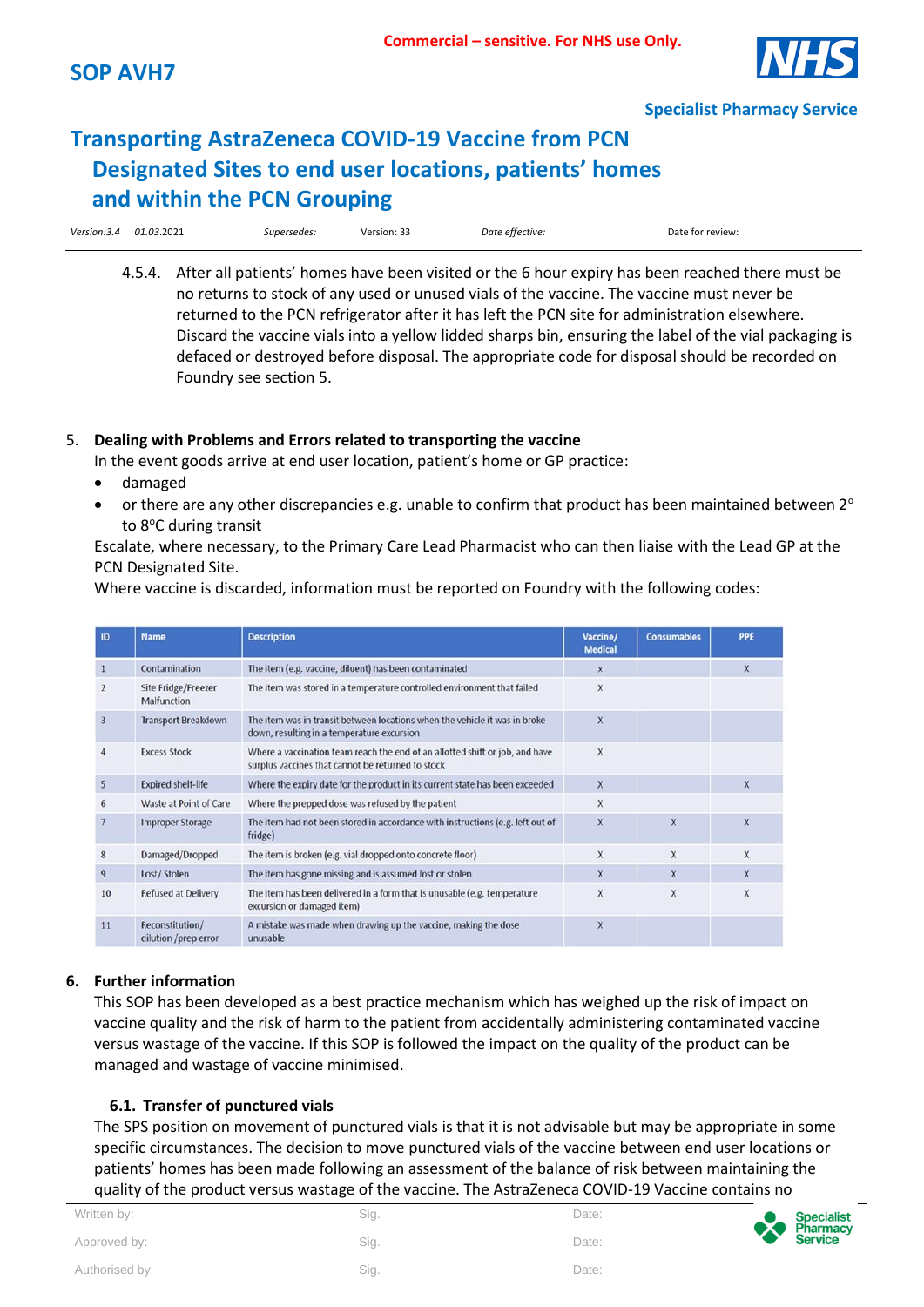## **Transporting AstraZeneca COVID-19 Vaccine from PCN Designated Sites to end user locations, patients' homes and within the PCN Grouping**

| Version: 3.4<br>. | 01.03.2021 | ______<br>Supersedes:<br>. | $\sim$ $\sim$<br>۔ د :Version<br>. | Date effective: | Date for review: |
|-------------------|------------|----------------------------|------------------------------------|-----------------|------------------|
|-------------------|------------|----------------------------|------------------------------------|-----------------|------------------|

preservative, there is a risk of harm to the patient from administering accidentally contaminated vaccine. However, in the circumstances where small numbers of patients are being vaccinated, there is the risk that if one vial of vaccine is used per individual patient up to 10 doses could be wasted. Storing the vial in a cool box during transit will slow down any potential microbial proliferation.

#### **6.2. Mutual aid and the transfer of COVID-19 Vaccine between hospital hubs, vaccination centres and local vaccination services**

The principles around transport and storage of the AstraZeneca COVID-19 vaccine outlined in this SOP are also applicable in situations where mutual aid has been agreed as appropriate.

See Appendix 1 for a diagrammatic representation of this SOP

For additional guidance to support the use of fridges and cool boxes in the vaccine cold chain please refer to the SPS document - [https://www.sps.nhs.uk/articles/guides-to-support-best-practice-for-use-of-fridges-and](https://www.sps.nhs.uk/articles/guides-to-support-best-practice-for-use-of-fridges-and-coolboxes-in-the-vaccine-cold-chain/)[coolboxes-in-the-vaccine-cold-chain/](https://www.sps.nhs.uk/articles/guides-to-support-best-practice-for-use-of-fridges-and-coolboxes-in-the-vaccine-cold-chain/)

#### **7. Document history**

| Date           | Version        | Section             | <b>Details</b>                                                                                        |
|----------------|----------------|---------------------|-------------------------------------------------------------------------------------------------------|
| 06.01.2021     | $\overline{2}$ | Title               | PCN Grouping added                                                                                    |
| 06.01.2021     | $\overline{2}$ | $\mathbf{1}$        | Definition of PCN Grouping added                                                                      |
| 06.01.2021     | $\overline{2}$ | $\overline{2}$      | GP practices and PCN Grouping added                                                                   |
| 06.01.2021     | $\overline{2}$ | 3                   | <b>GP Practices added</b>                                                                             |
| 06.01.2021     | $\overline{2}$ | 4.1.1               | 2°C to 8°C added and data logger instructions<br>added                                                |
| 06.01.2021     | $\overline{2}$ | 4.2.7               | Added navigation of SOP instruction                                                                   |
| 06.01.2021     | $\overline{2}$ | 4.3.2, 4.3.3, 4.3.4 | Clarification of use of vaccine at end user locations<br>and onward transport added.                  |
| 06.01.2021     | $\overline{2}$ | 4.4                 | New section added about Transport of Vaccine to<br>GP Practices within the PCN Grouping               |
| 06.01.2021     | $\overline{2}$ | 5                   | New section added about dealing with problems<br>and errors related to transporting the vaccine       |
| 14.01.2021     | $\overline{3}$ | Title               | Patients' homes added                                                                                 |
| 14.01.2021     | $\overline{3}$ | $\overline{2}$      | Patients' homes added                                                                                 |
| 14.01.2021     | $\overline{3}$ | 3                   | Patients' homes added                                                                                 |
| 14.01.2021     | $\overline{3}$ | 4.2.7               | Patients' homes added                                                                                 |
| 14.01.2021     | $\overline{3}$ | 4.4                 | Amended to clarify that vaccine received at GP<br>practice must be used immediately and not<br>stored |
| Written by:    |                | Sig.                | Date:                                                                                                 |
| Approved by:   |                | Sig.                | Date:                                                                                                 |
| Authorised by: |                | Sig.                | Date:                                                                                                 |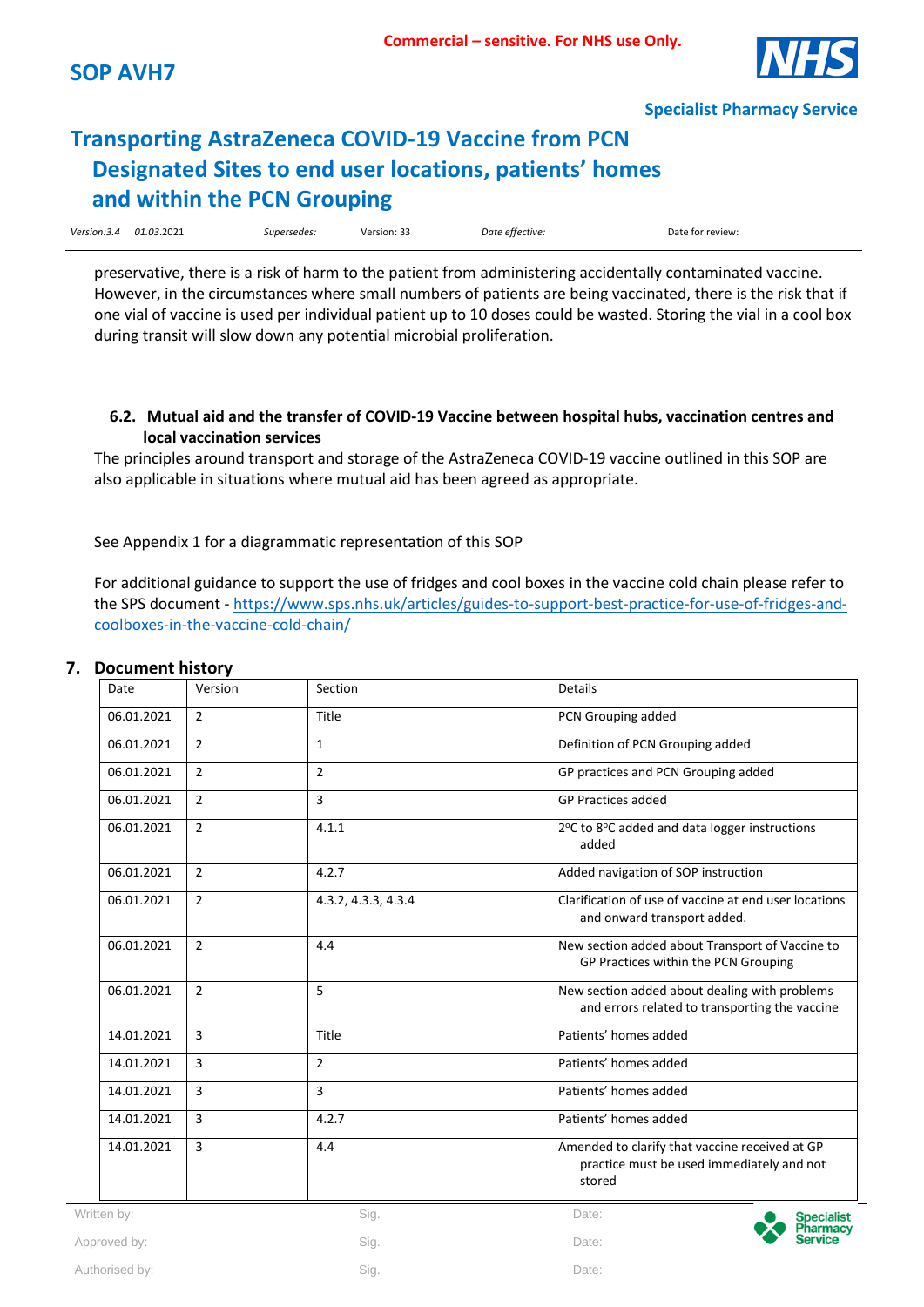

### **Transporting AstraZeneca COVID-19 Vaccine from PCN Designated Sites to end user locations, patients' homes and within the PCN Grouping**

| 14.01.2021 | 3   | 4.5            | New section added about transporting of vaccine<br>to patients' homes                                                                                                                                                                 |
|------------|-----|----------------|---------------------------------------------------------------------------------------------------------------------------------------------------------------------------------------------------------------------------------------|
| 14.01.2021 | 3   | 5              | Patients' homes added                                                                                                                                                                                                                 |
| 14.01.2021 | 3   | Appendix 1     | Diagram amended to clarify that vaccine received<br>at GP practice must be used immediately and<br>not stored. Also, patient's home added                                                                                             |
| 15.01.2021 | 3.1 | 4.4.3          | Added a new paragraph to clarify storage of<br>vaccine in GP practice                                                                                                                                                                 |
| 15.01.2021 | 3.1 | 4.4.4          | Previously 4.4.3                                                                                                                                                                                                                      |
| 15.01.2021 | 3.1 | Appendix 1     | Diagram amended to clarify storage of vaccine in<br>GP practice                                                                                                                                                                       |
| 15.01.2021 | 3.2 | 4.3.3          | Added reference to Section 6.                                                                                                                                                                                                         |
| 15.01.2021 | 3.2 | 4.5.3          | Added reference to Section 6.                                                                                                                                                                                                         |
| 15.01.2021 | 3.2 | 6              | New section added to clarify rationale for advice<br>on transfer of used vials                                                                                                                                                        |
| 15.01.2021 | 3.2 | $\overline{7}$ | Previously 6                                                                                                                                                                                                                          |
| 02.02.2021 | 3.3 | 4.3.3          | Amended to include transfer of partially used vials<br>between Care Homes as part of "mop-up"<br>exercise and link to Position Statement for<br>vaccination of Care Home residents<br>using COVID-19 Vaccine Astra-Zeneca<br>$(AZ)$ . |
| 02.02.2021 | 3.3 | 4.3.4          | Amended to clarify stock return                                                                                                                                                                                                       |
| 02.02.2021 | 3.3 | 4.4.2          | Moved to 4.4.5                                                                                                                                                                                                                        |
| 02.02.2021 | 3.3 | 4.4.3          | Clarification on storage of vaccine following receipt<br>from PCN designated site                                                                                                                                                     |
| 02.02.2021 | 3.3 | 4.4.4          | Clarification on storage of vaccine following receipt<br>from PCN designated site                                                                                                                                                     |
| 02.02.2021 | 3.3 | 6.1            | New section to outline SPS position on transfer of<br>punctured vials                                                                                                                                                                 |
| 02.02.2021 | 3.3 | 6.3            | Addition of text to state that principles of SOP are<br>relevant where mutual aid has been agreed.                                                                                                                                    |
| 01.03.2021 | 3.4 | $\overline{7}$ | Numbering corrected to clarify that change<br>described above referred to section 6.2 and<br>not 6.3                                                                                                                                  |